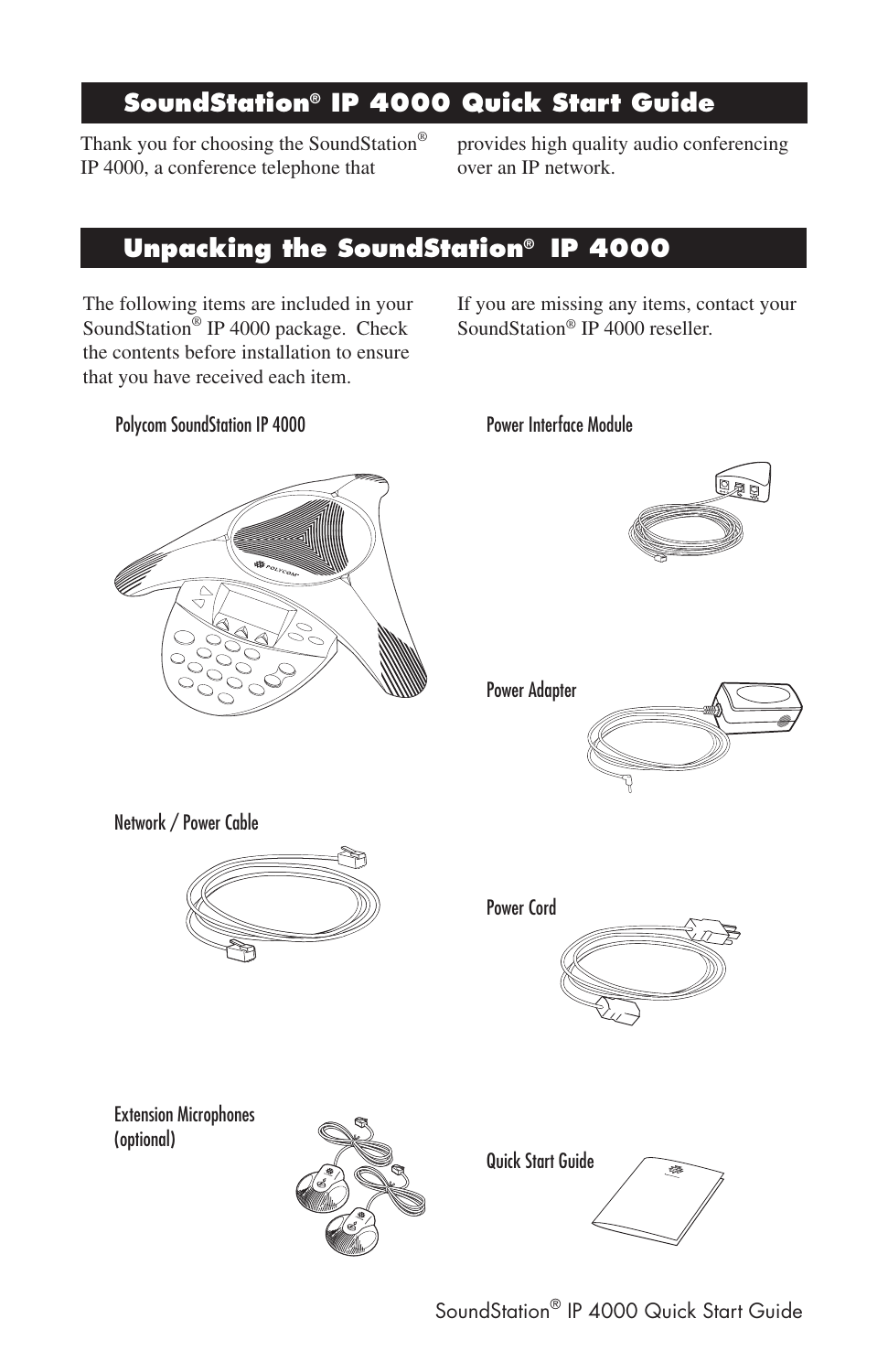# **Installation**

### **Installing and Connecting to the Network**

To install the SoundStation IP 4000 and connect it to the network, complete the following steps:

- **1** Place the SoundStation IP 4000 on a flat surface (such as a conference room table or desktop), with a power outlet and a data network port nearby.
- **2** Connect one end of the 6 ft. data cable to your data network port.

 Connect the other end to the network (LAN) port on the Power Interface Module.

- **3** Connect the 25 ft. data cable to the RJ-45 port on the bottom of the SoundStation IP. (The other end of this cable is pre-plugged into the PIM.)
- **4** Connect the power adapter to the AC adapter port on the PIM.
- **5** Plug the other end into a standard electrical power outlet in the wall.



SoundStation® IP 4000 Quick Start Guide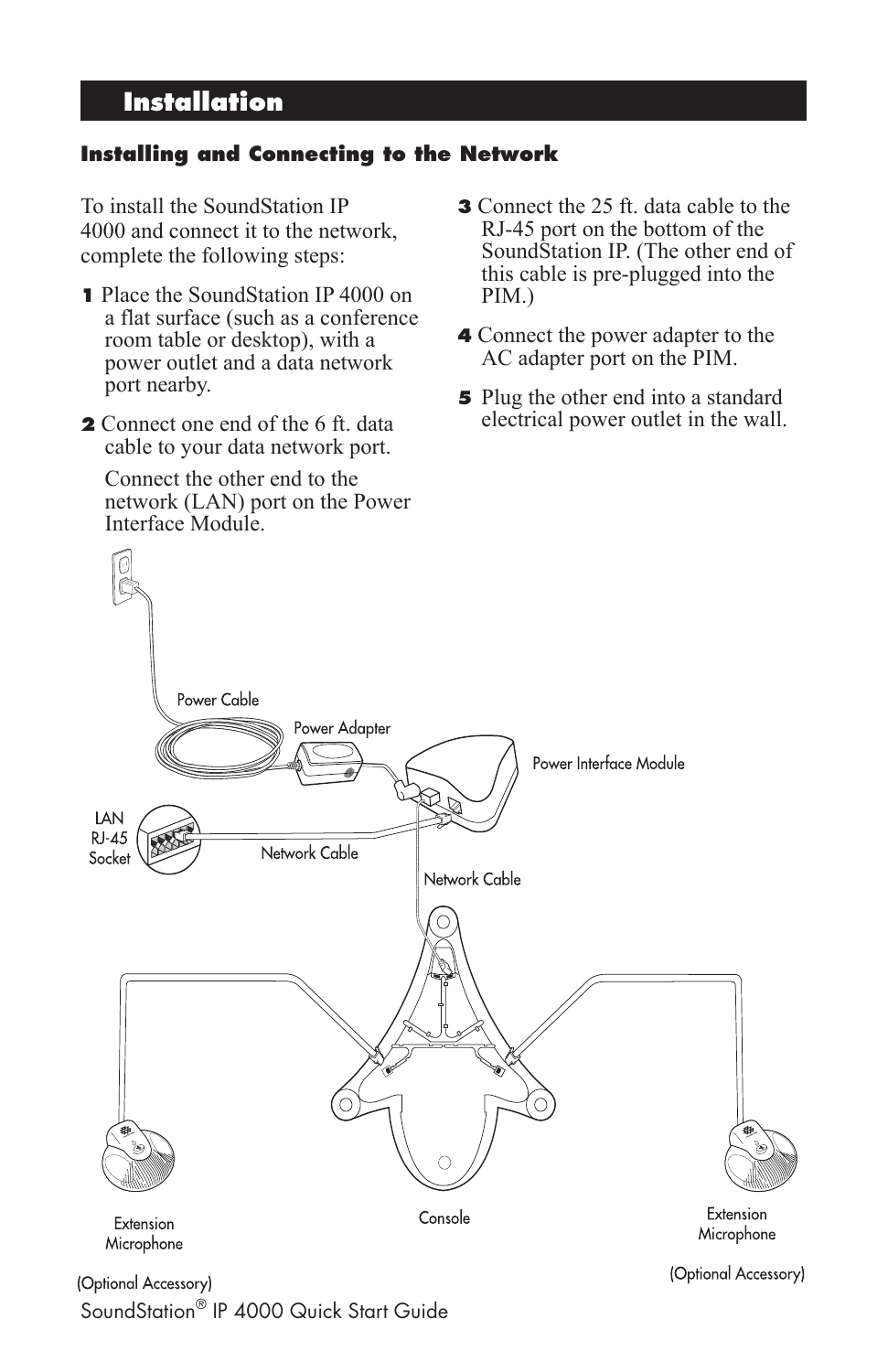### **SoundStation® IP 4000 Features**

#### **Keys**

#### **Menu**



### **SoundStation® IP 4000 Startup**

After power is applied the SoundStation IP 4000 will go through an automatic start up sequence that typically takes 1-2 minutes to complete.

The display will typically step through the following :

- 1) Polycom Logo appears.
- 2) Welcome Screen & Countdown
- 3) Status : Network Configuration
- 4) Status : Application loading and execution
- 5) Status : Processing of Configuration data
- 6) Idle Screen

The SoundStation IP 4000 is ready to use once the Idle Screen appears.